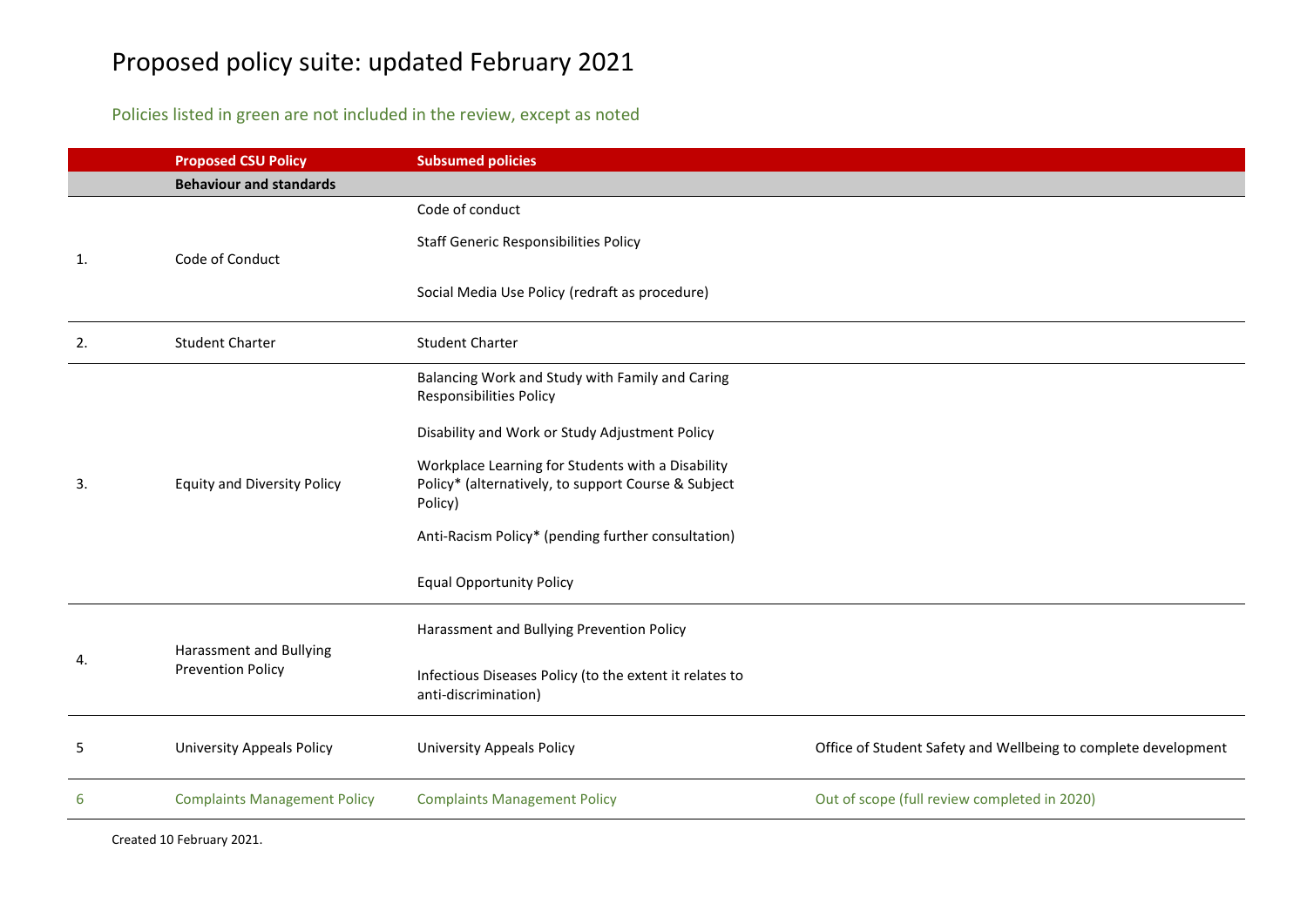| 7  | <b>Student Misconduct Rule</b>                              | <b>Student Misconduct Rule</b>                                                                                                                                                                                                                                                  | Out of scope (full review completed in 2019)                       |
|----|-------------------------------------------------------------|---------------------------------------------------------------------------------------------------------------------------------------------------------------------------------------------------------------------------------------------------------------------------------|--------------------------------------------------------------------|
|    | <b>Course participation</b>                                 |                                                                                                                                                                                                                                                                                 |                                                                    |
| 8  | Learning Abroad Policy                                      | International Experience Grants and Scholarships<br>Policy<br>Overseas Higher Education Loans Program (OS-HELP)<br>Policy<br>CSU Global Overseas Program Cancellation and Refund<br>Policy                                                                                      | OGEP to complete review                                            |
| 9  | <b>Conferral and Graduation Policy</b>                      | <b>Graduation Policy</b><br>Awards Policy - Aegrotat and Posthumous Conferral<br>(subsumed in Conferral and Graduation)<br>Awards Involving Third Parties Policy (subsumed in<br><b>Conferral and Graduation)</b><br>Australian Higher Education Graduation Statement<br>Policy | OGCA to complete review later in 2021                              |
| 10 | <b>Enrolment Policy</b>                                     |                                                                                                                                                                                                                                                                                 | Potential editorial changes resulting from Wells Advisory feedback |
| 11 | <b>Admissions Policy</b>                                    | International On-Shore Students - Provider Transfer<br>Policy (redraft as procedure)                                                                                                                                                                                            | Potential editorial changes resulting from Wells Advisory feedback |
| 12 | <b>Credit Policy</b>                                        |                                                                                                                                                                                                                                                                                 | Potential editorial changes resulting from Wells Advisory feedback |
| 13 | <b>Medals and Executive Dean's</b><br><b>Award Policy</b>   |                                                                                                                                                                                                                                                                                 | Potential editorial changes resulting from Wells Advisory feedback |
| 14 | Prizes, Scholarships and Grants<br>Policy                   |                                                                                                                                                                                                                                                                                 | Out of scope (full review completed in 2020)                       |
|    | <b>Engagement, Representation and</b><br><b>Information</b> |                                                                                                                                                                                                                                                                                 |                                                                    |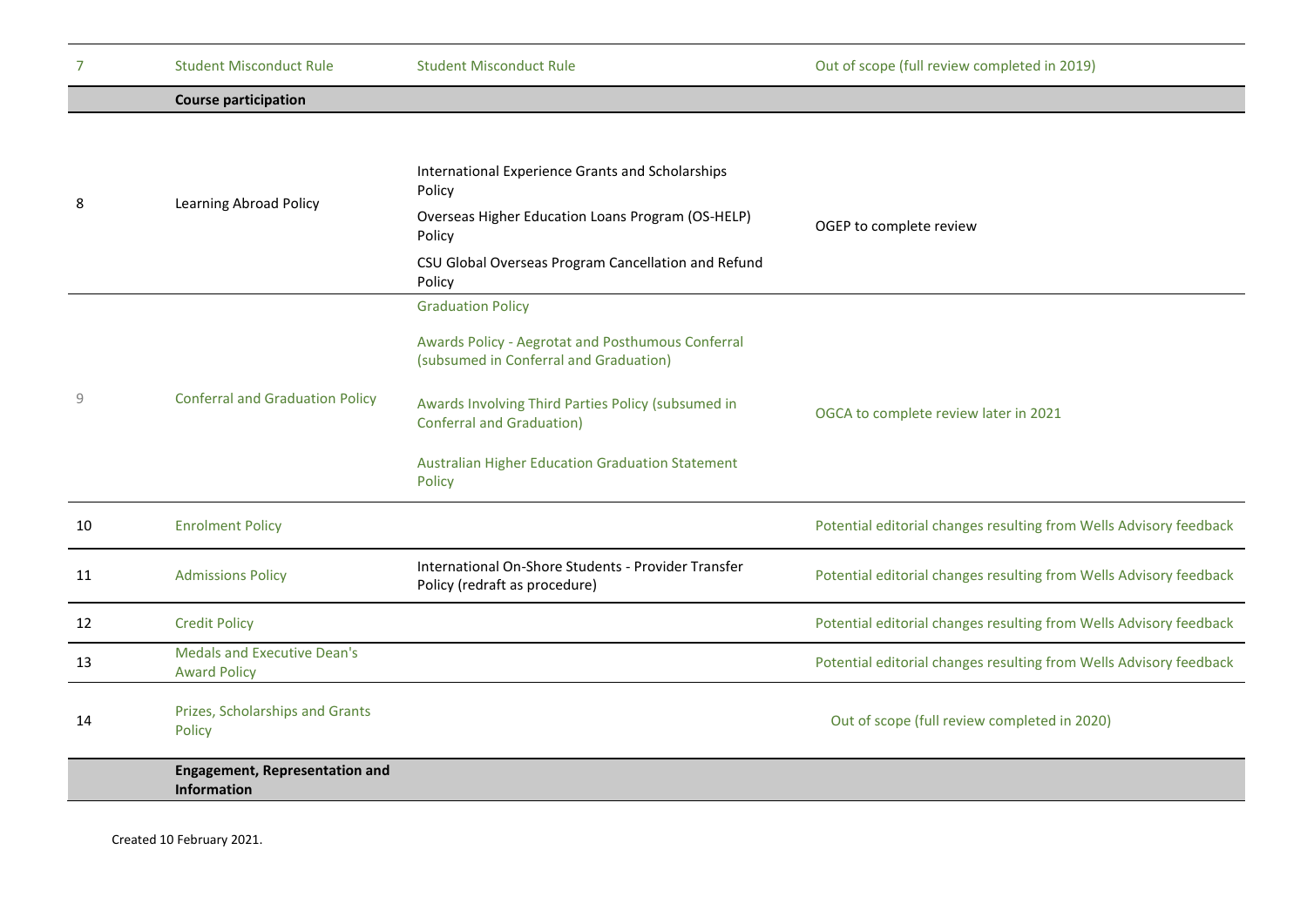|    | <b>Protocols Policy</b>                              | Ministerial and Parliamentary Visits Policy                                     |                                              |
|----|------------------------------------------------------|---------------------------------------------------------------------------------|----------------------------------------------|
|    |                                                      | <b>Flags Policy</b>                                                             |                                              |
|    |                                                      | <b>Official Naming Policy</b>                                                   |                                              |
|    |                                                      | <b>Official Portraiture Policy</b>                                              |                                              |
| 15 |                                                      | Referencing Policy - Campuses, Facilities, Third Parties<br>and Position Titles |                                              |
|    |                                                      | <b>Memorial Policy</b>                                                          |                                              |
|    |                                                      | Naming of Roads, Walkways and Paths Policy                                      |                                              |
|    |                                                      | <b>Ceremonial Dress Policy</b>                                                  |                                              |
| 16 | <b>International Education Agent</b><br>Policy       | <b>International Education Agent Policy</b>                                     | Out of scope (full review completed in 2020) |
|    | Marketing, Media and<br><b>Communications Policy</b> | Filming for Commercial Purposes Policy                                          |                                              |
|    |                                                      | Marketing of Entities of the University Policy                                  |                                              |
|    |                                                      | <b>Brand Governance Policy</b>                                                  |                                              |
| 17 |                                                      | <b>International Marketing Policy</b>                                           |                                              |
|    |                                                      | Media Policy                                                                    |                                              |
|    |                                                      | Web Policy                                                                      |                                              |
|    |                                                      | <b>Student Communication Policy</b>                                             |                                              |
|    | <b>Facilities and information</b><br>technology      |                                                                                 |                                              |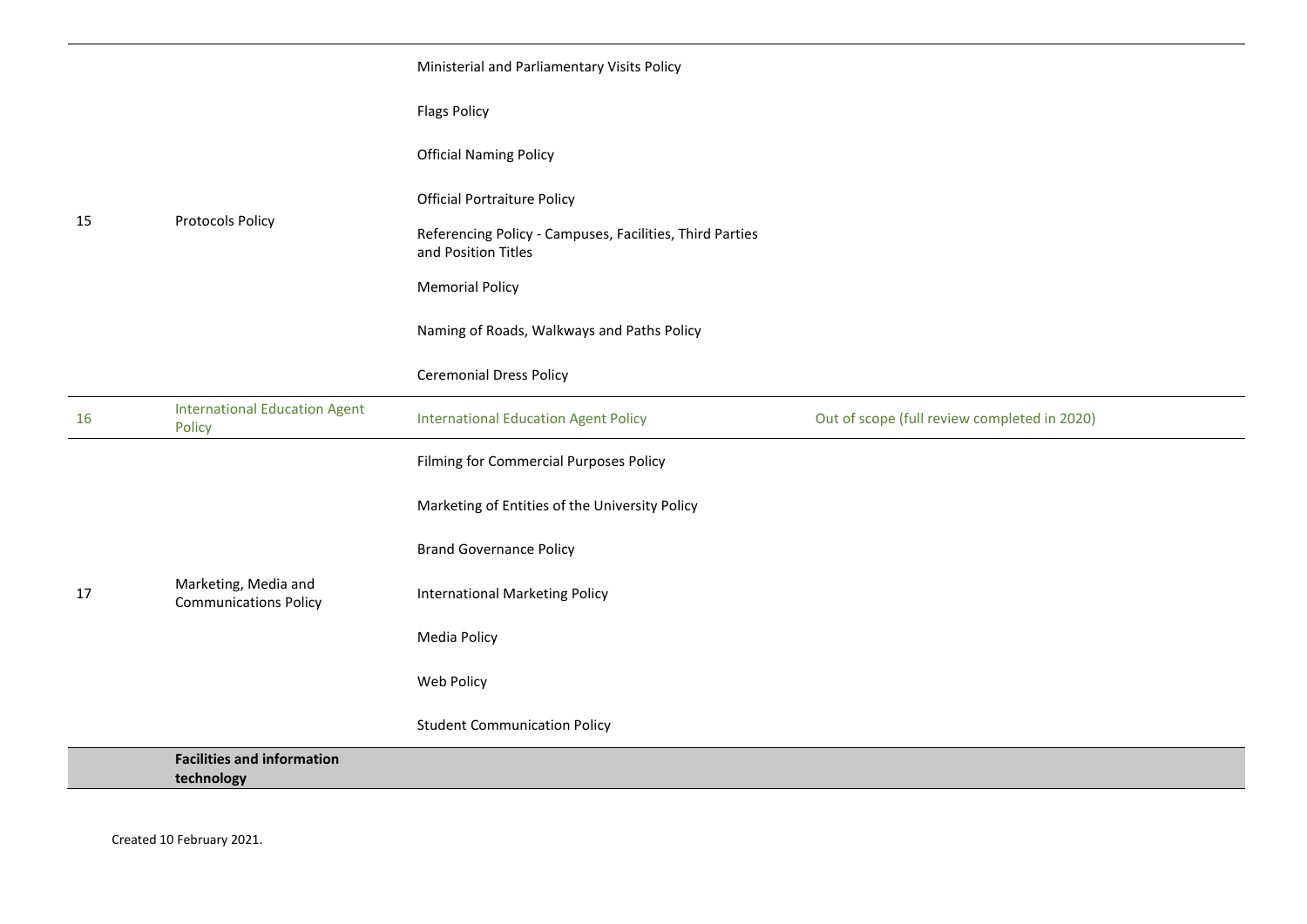|    |                                              | Animals on University Premises Policy                                                                 |                                                                                                             |
|----|----------------------------------------------|-------------------------------------------------------------------------------------------------------|-------------------------------------------------------------------------------------------------------------|
|    |                                              | <b>Space Management Policy</b>                                                                        |                                                                                                             |
|    |                                              | Library Rule                                                                                          |                                                                                                             |
|    |                                              | Security and Access to University Premises Policy                                                     |                                                                                                             |
| 18 | University Facilities and Premises<br>Policy | Parking and Traffic Management Policy                                                                 |                                                                                                             |
|    |                                              | Smoking in the Workplace Policy (where it relates to<br>smoking on University land)                   |                                                                                                             |
|    |                                              | Children on Campus Policy* (pending further<br>consideration of legislated child safety requirements) |                                                                                                             |
|    |                                              | <b>Constructed Assets Policy</b>                                                                      |                                                                                                             |
|    |                                              | Capital Projects - Procurement of ICT Equipment Policy                                                |                                                                                                             |
|    |                                              | Lost and Found Property Policy and Procedure                                                          |                                                                                                             |
| 19 | <b>Student Life Policy</b>                   | Breastfeeding Policy (to the extent it relates to<br>students)                                        | Removed from the schedule, as it requires student consultation.<br>To be progressed later in 2021 with DSS. |
|    |                                              | Academic Communication with Students Policy                                                           |                                                                                                             |
|    |                                              | <b>Computing and Communications Facilities Use Policy</b>                                             |                                                                                                             |
| 20 | <b>IT Policies</b>                           | Information and Communications Technology Security<br>Policy                                          | To be developed/reviewed by DIT                                                                             |
|    |                                              | Information Technology Support Services Policy -<br>Desktop                                           |                                                                                                             |
|    | Created 10 February 2021.                    |                                                                                                       |                                                                                                             |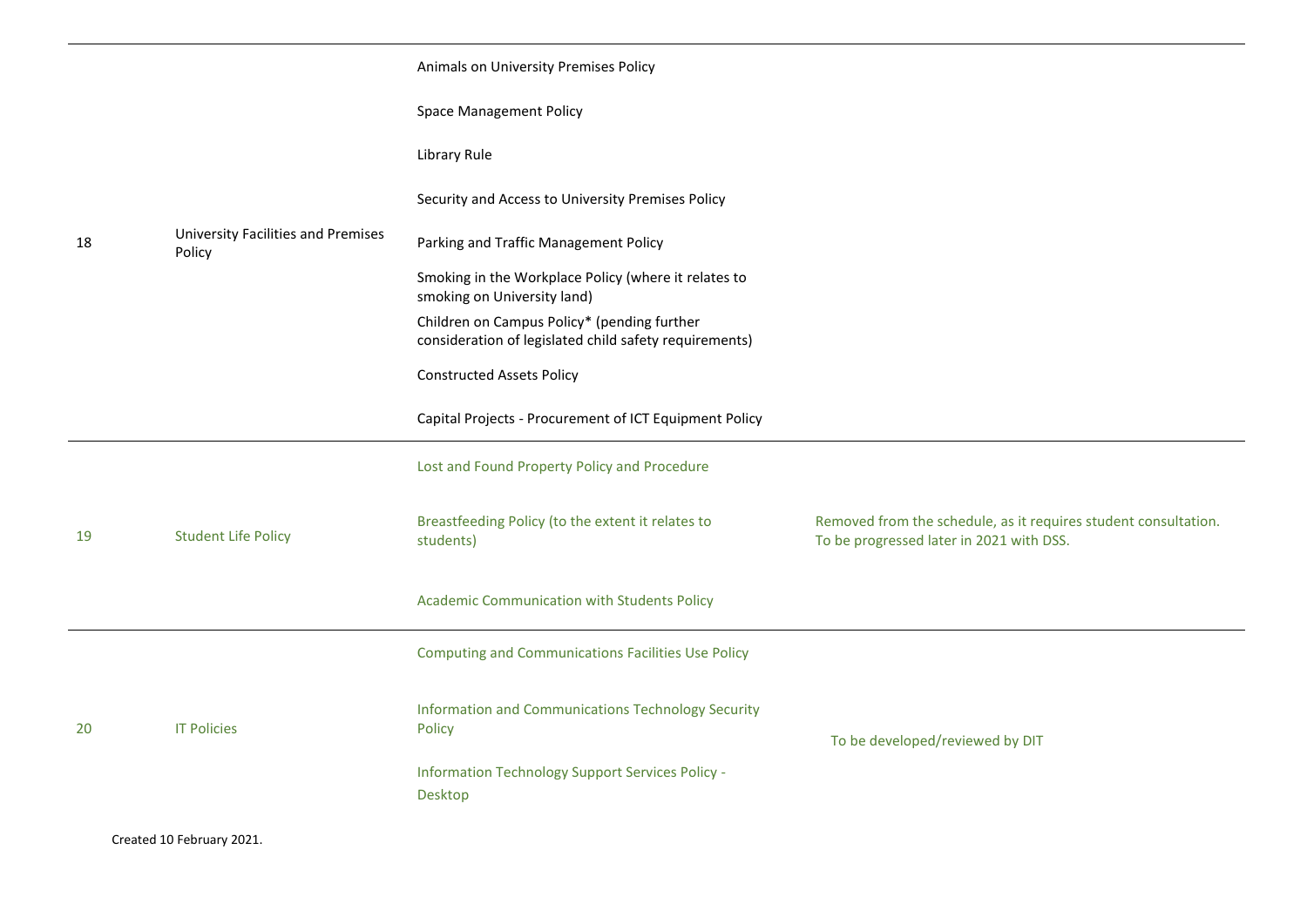Information Technology Equipment Disposal Policy

New Learning Technologies Approval Policy

## CSUNet Access Policy

|    | <b>Finance and fees</b>                                            |                                                                                                   |  |
|----|--------------------------------------------------------------------|---------------------------------------------------------------------------------------------------|--|
|    |                                                                    | Trade Receivables: Expected Credit Losses and Bad<br><b>Debts Policy</b>                          |  |
|    |                                                                    | <b>Stocktaking Policy - Trading Enterprises</b>                                                   |  |
|    |                                                                    | <b>Procurement Policy</b>                                                                         |  |
| 21 | <b>Financial Management Policy</b>                                 | Contractor or Employee Status Policy                                                              |  |
|    |                                                                    | <b>Corporate Credit Card Policy</b>                                                               |  |
|    |                                                                    | Fleet Management Policy (where it relates to financial<br>elements)                               |  |
|    |                                                                    | <b>University Expenditures Policy</b>                                                             |  |
|    |                                                                    | <b>Travel Policy</b>                                                                              |  |
| 22 | <b>Travel Policy</b>                                               | Fleet Management Policy* (where it relates to travel)                                             |  |
|    |                                                                    | Sustainable Futures Travel Policy Addendum                                                        |  |
| 23 | <b>Investment Policy</b>                                           | <b>Investment Policy</b>                                                                          |  |
|    | <b>Governance and management</b>                                   |                                                                                                   |  |
| 24 | <b>Philanthropic Donations and Gifts</b><br><b>Received Policy</b> | Philanthropic Donations and Gifts Received Policy<br>Out of scope (full review completed in 2020) |  |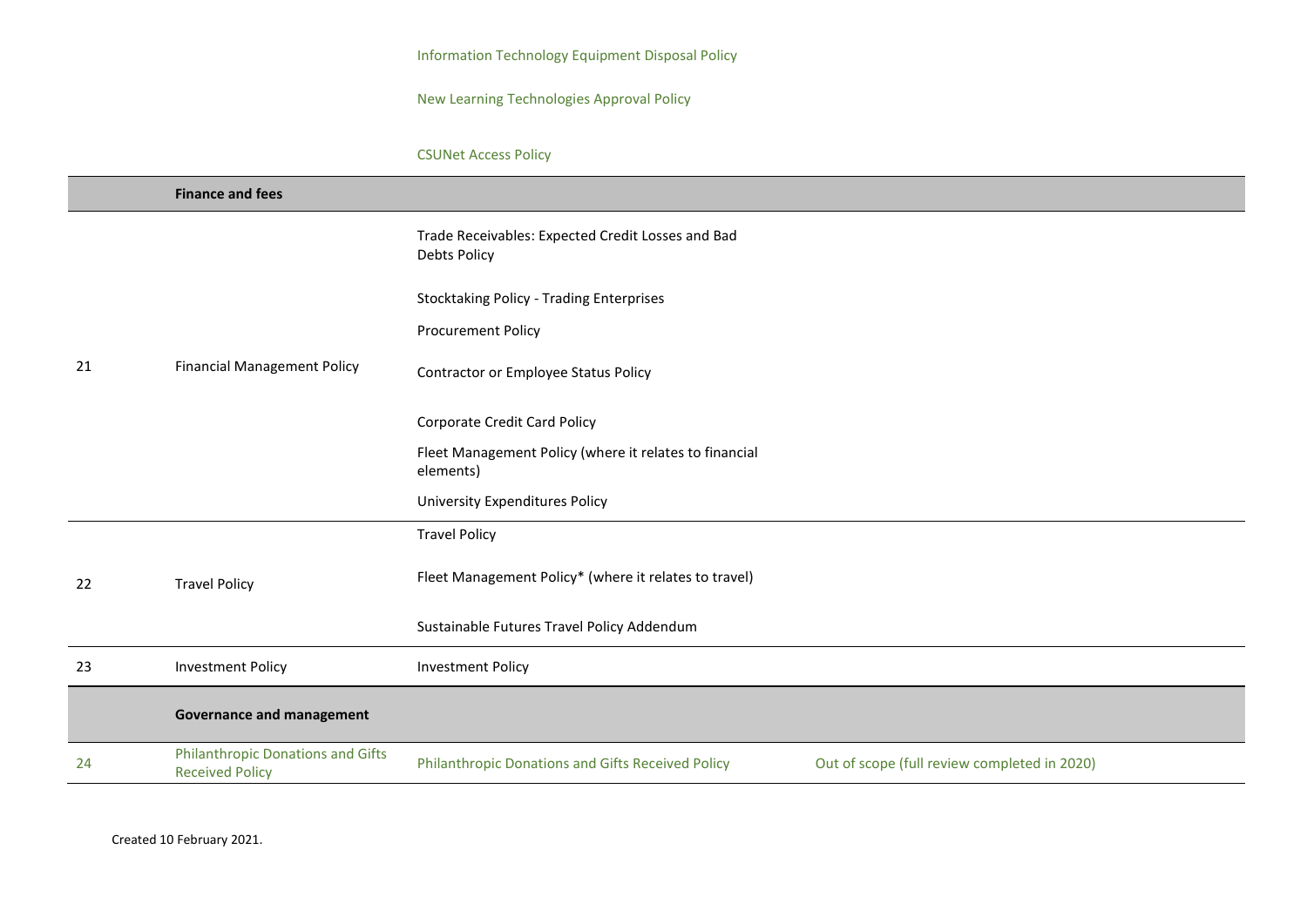| 25 | Collections, Art and Archives Policy                         | <b>Museums and Collections Policy</b>                                             |                                              |
|----|--------------------------------------------------------------|-----------------------------------------------------------------------------------|----------------------------------------------|
|    |                                                              | <b>Regional Archives Policy</b>                                                   |                                              |
|    |                                                              | Art Collection Policy                                                             |                                              |
|    | Records Management and Access<br>Policy                      | Personal Files Access Policy                                                      |                                              |
|    |                                                              | TRIM Access and Security Policy                                                   |                                              |
| 26 |                                                              | <b>Records Management Policy</b>                                                  |                                              |
|    |                                                              | Records Management Policy - Vital Records                                         |                                              |
|    |                                                              | Records Management Policy - Digital Records                                       |                                              |
|    |                                                              | Records Management Policy - Student Records and<br><b>Assessment Items Access</b> |                                              |
| 27 | <b>Legal Policy</b>                                          | Legal Policy                                                                      |                                              |
| 28 | <b>Risk Management Policy</b>                                | <b>Risk Management Policy</b>                                                     | Out of scope (full review completed in 2020) |
| 29 | <b>Guidelines for Commercial</b><br><b>Activities Policy</b> | <b>Guidelines for Commercial Activities Policy</b>                                |                                              |
|    |                                                              |                                                                                   |                                              |
| 30 | Delegations and Authorisations<br>Policy                     | Delegations and Authorisations Policy                                             |                                              |
| 31 | <b>Policy Framework Policy</b>                               | <b>Policy Framework Policy</b>                                                    |                                              |
| 32 | Privacy Management Plan                                      | Privacy Management Plan                                                           |                                              |
| 33 | Fraud and Corruption Prevention<br>Policy                    | <b>New</b>                                                                        |                                              |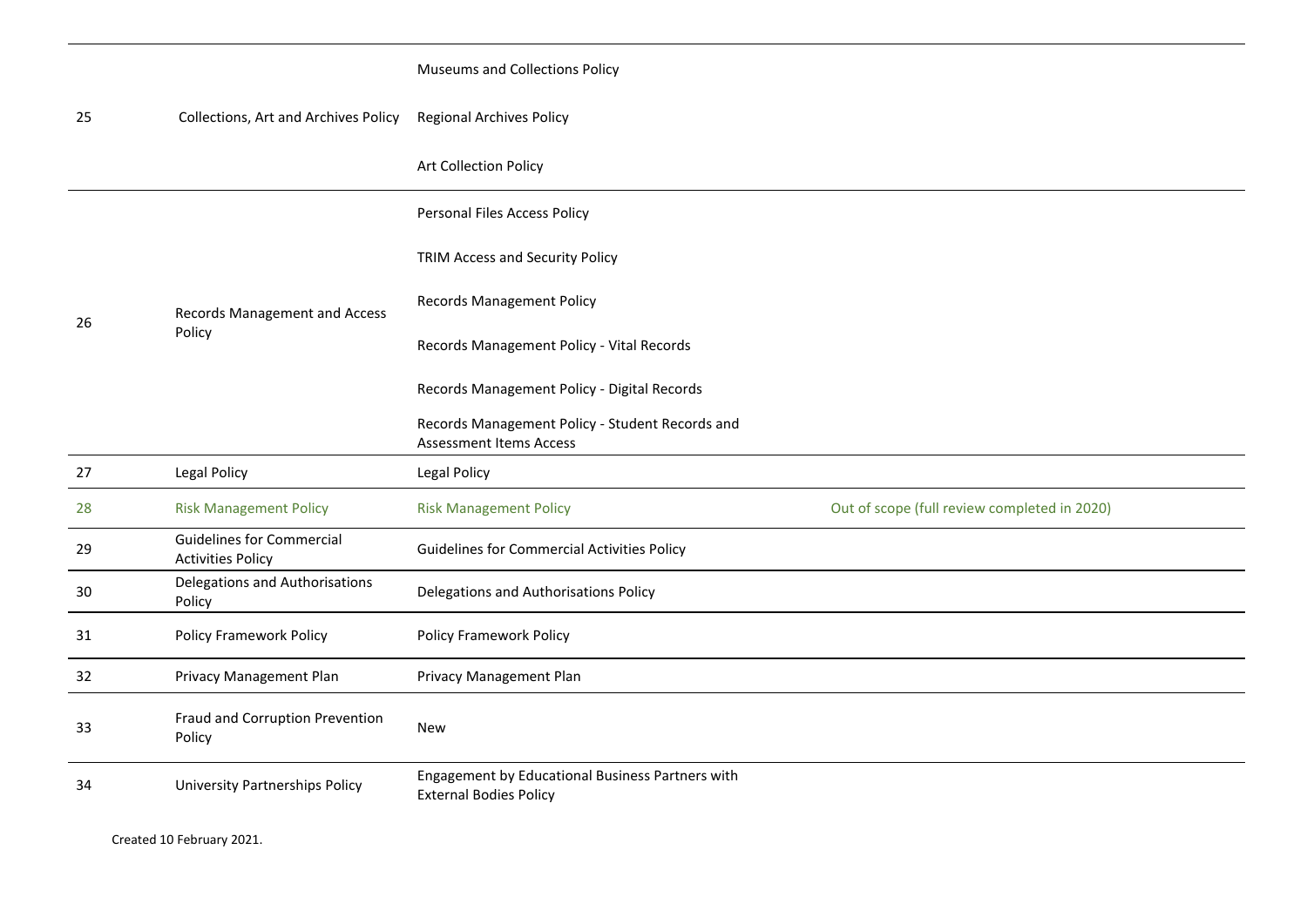|                                                            | University Partnerships Policy                                                          |                                             |
|------------------------------------------------------------|-----------------------------------------------------------------------------------------|---------------------------------------------|
|                                                            | Outside Professional Activities Policy* (research OPA<br>where relevant)                |                                             |
|                                                            | Offshore Partner Program Review Policy* (or may sit<br>under Course and Subject Policy) |                                             |
|                                                            | <b>University Governance Charter</b>                                                    |                                             |
| University Governance Charter                              | Boards and Committees Policy - General                                                  |                                             |
|                                                            | Boards and Committees Policy - Conduct of Meetings<br>of Academic Committees            |                                             |
| <b>Resilience Policy</b>                                   | <b>Resilience Policy (New)</b>                                                          | OGCA completing development                 |
|                                                            | <b>Emergency Management Policy (redrafted as a</b><br>procedure)                        |                                             |
| <b>Whistleblowing (Report</b><br><b>Wrongdoing) Policy</b> | Whistleblowing (Report Wrongdoing) Policy                                               | Out of scope (full review complete in 2021) |
| <b>Organisational Assurance</b><br>Framework & Policy      | Organisational Assurance Framework & Policy (New)                                       | <b>OGCA</b> completing development          |
| Health, safety and wellbeing                               |                                                                                         |                                             |
| Alcohol and Drugs Policy                                   | Alcohol and Other Drugs Policy                                                          |                                             |
| <b>Domestic Violence Policy</b>                            | Domestic Violence Policy - Addressing Impacts on<br>Work or Study                       |                                             |
| Work Health and Safety Policy                              | Work Health and Safety Policy                                                           |                                             |
|                                                            | Infectious Diseases Policy (to the extent it relates to<br>safety)                      |                                             |
|                                                            | Return to Work Program Policy                                                           |                                             |
|                                                            | Smoking in the Workplace Policy (where it relates to<br>support to quit smoking)        |                                             |
|                                                            |                                                                                         |                                             |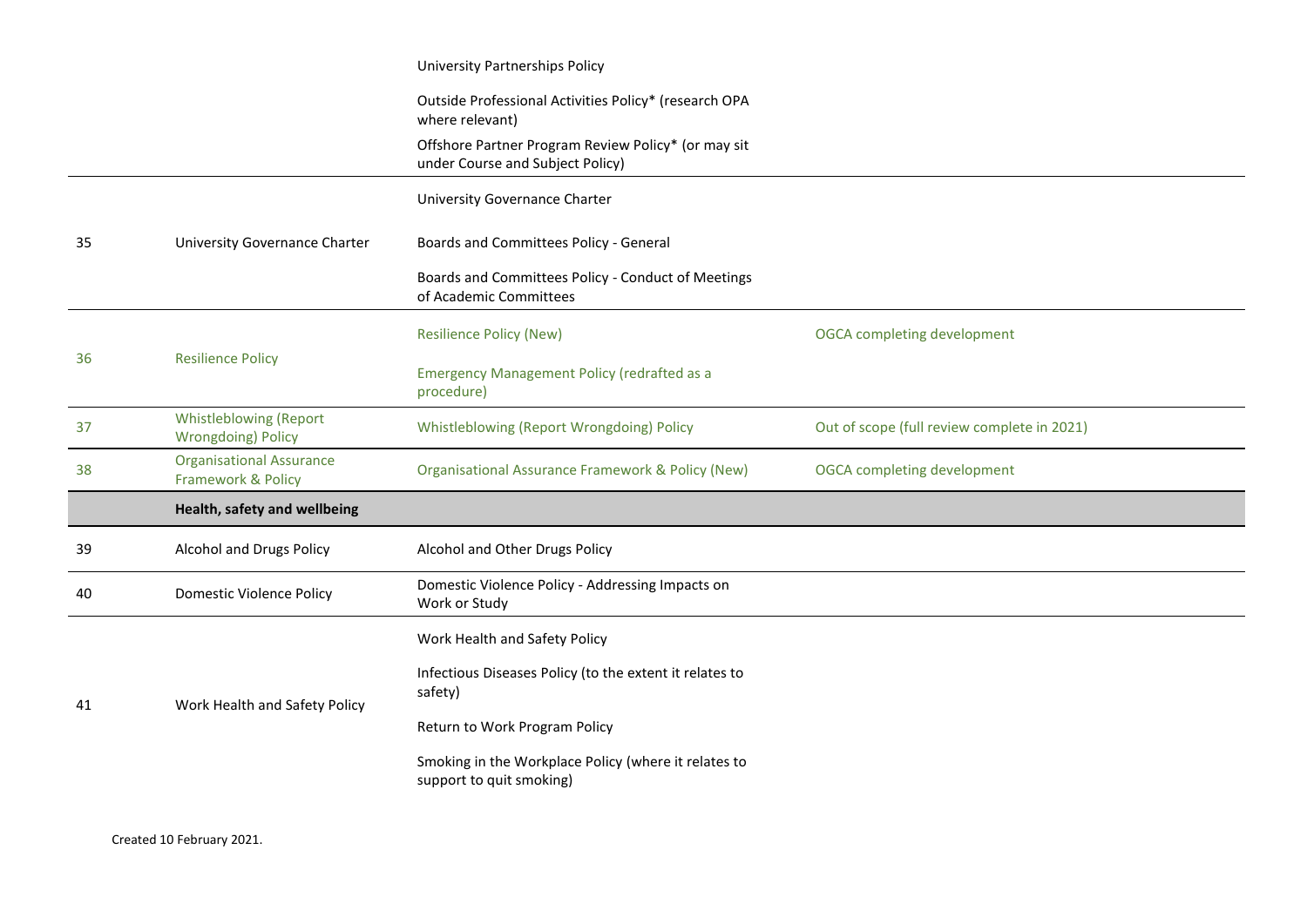|    | <b>Research</b>                                           |                                                                                                                                                                                                       |                                                                    |
|----|-----------------------------------------------------------|-------------------------------------------------------------------------------------------------------------------------------------------------------------------------------------------------------|--------------------------------------------------------------------|
| 42 | <b>Intellectual Property Policy</b>                       | <b>Intellectual Property Policy</b>                                                                                                                                                                   |                                                                    |
| 43 | <b>Research Policy</b>                                    | <b>Research Data Management Policy</b>                                                                                                                                                                | Potential editorial changes resulting from Wells Advisory feedback |
| 44 | Higher Degree by Research Policy                          |                                                                                                                                                                                                       | Potential editorial changes resulting from Wells Advisory feedback |
|    | <b>Teaching and Learning</b>                              |                                                                                                                                                                                                       |                                                                    |
| 45 | <b>Timetable Policy</b>                                   | <b>Timetable Policy</b>                                                                                                                                                                               | DSA to manage review                                               |
| 46 | <b>Assessment Policy</b>                                  |                                                                                                                                                                                                       | Potential editorial changes resulting from Wells Advisory feedback |
| 47 | <b>Academic Integrity Policy</b>                          |                                                                                                                                                                                                       | Potential editorial changes resulting from Wells Advisory feedback |
| 48 | <b>Course and Subject Policy</b>                          |                                                                                                                                                                                                       | Potential editorial changes resulting from Wells Advisory feedback |
| 49 | Indigenous Australian Content in<br><b>Courses Policy</b> |                                                                                                                                                                                                       | Potential editorial changes resulting from Wells Advisory feedback |
|    | <b>Working at CSU</b>                                     |                                                                                                                                                                                                       |                                                                    |
| 50 | <b>Appointments Policy</b>                                | Visiting and Adjunct Appointments Policy<br>Artists in Residence Policy<br>Academic Institutional Leadership Positions<br><b>Appointments Policy</b><br><b>Staff Recruitment and Selection Policy</b> |                                                                    |
|    |                                                           | Secondment Appointment Policy<br>Teaching and Professional Work Function Policy -<br><b>Professional Activity</b>                                                                                     |                                                                    |
| 51 | <b>Employment Conditions Policy</b>                       | <b>Personal Allowances Policy</b>                                                                                                                                                                     |                                                                    |